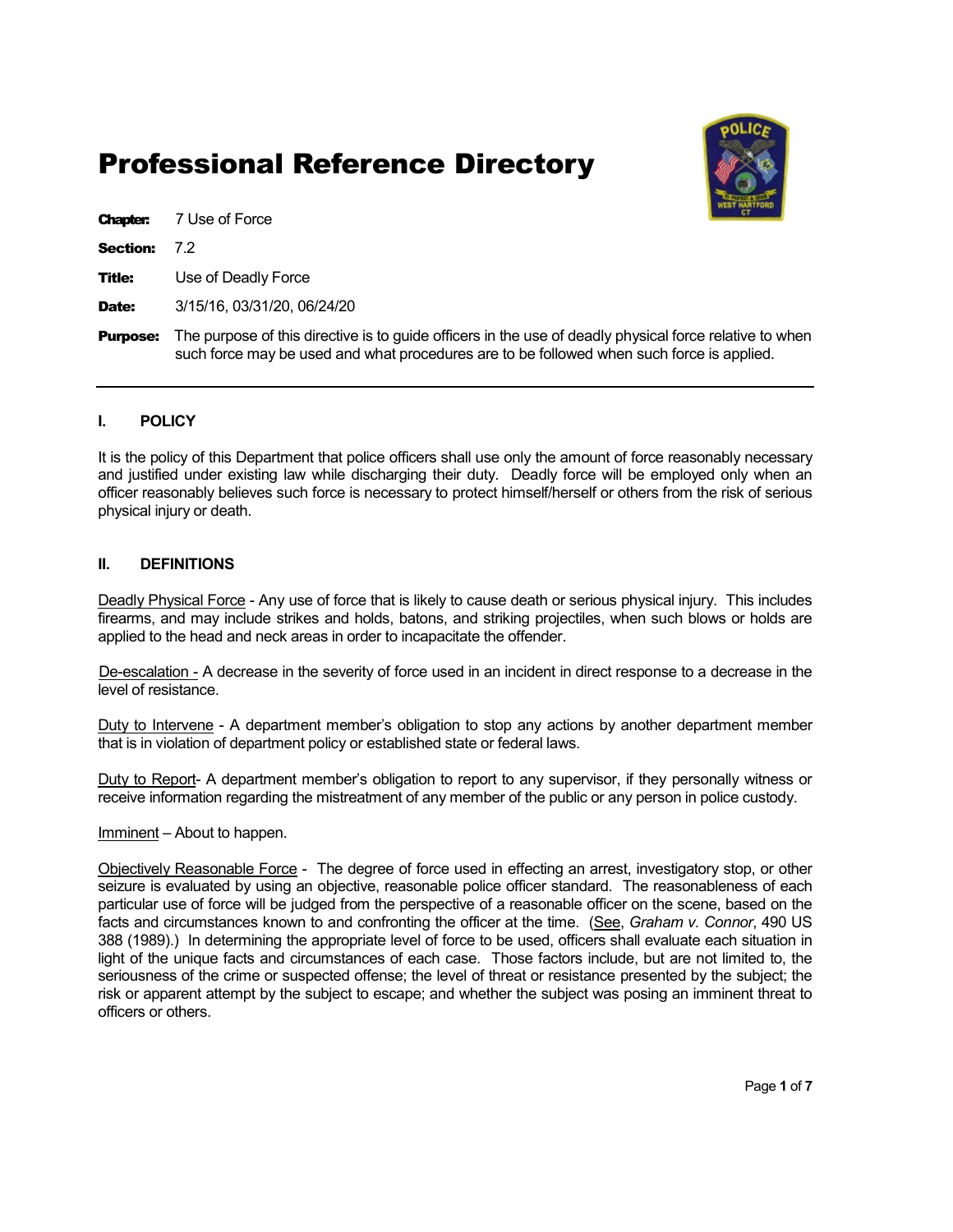Reasonable Belief – The conclusion arrived at by a reasonable and prudent person when presented with a certain set of circumstances.

Serious Physical Injury - Physical injury that creates a substantial risk of death or which causes serious disfigurement, serious impairment of health or serious loss or impairment of the function of any bodily organ.

#### III. GENERAL GUIDELINES AND CONSIDERATIONS

- 1. Members of this Department are expected to use only that degree of force that is objectively reasonable in making a lawful arrest, placing a person into protective custody, effectively bringing an incident under control, or preventing harm to or death(s) of others or themselves.
- 2. Control is reached when a person either complies with an officer's directions, or the suspect is restrained or apprehended and no longer presents a threat to the officer or others. Since officers will encounter a wide range of behaviors, they must be prepared to utilize a range of force options to maintain and/or re-establish control by overcoming resistance to the officers' lawful authority while minimizing injuries, bearing in mind that the use of force must be reasonably necessary under the circumstances. Officers are required to de-escalate the level of force applied in direct relation to the reduction of resistance by aggressors.
- 3. The lawful and proper use of force, including lethal force, is limited to force that is reasonably necessary to control and terminate resistance and/or to prevent any further physical attack against the officer or any other person.
- 4. The Department issues lethal and less lethal weapons to its officers to provide them the optimum ability to protect others and themselves.
- 5. Members of this Department are expected to justify any use of force in any criminal, civil or administrative proceedings that arise. Members who cannot or will not comply with this policy will subject themselves to disciplinary action.
- 6. Members of this department are required to deploy de-escalation/calming strategies and/or verbal warnings prior to the use of force with such actions subject to concerns of officer and public safety.
- 7. The department utilizes various methods to regulate the proper and lawful application of force, including but not limited to:
	- a. Duty to Report
		- A requirement that an officer who directly observes a use of force that is unreasonable, excessive or otherwise in violation with the agency's use of force policy and/or a violation of state or federal statute (illegal), shall contact a supervisor as soon as practicable.
		- A requirement that officers who have knowledge of excessive, unreasonable,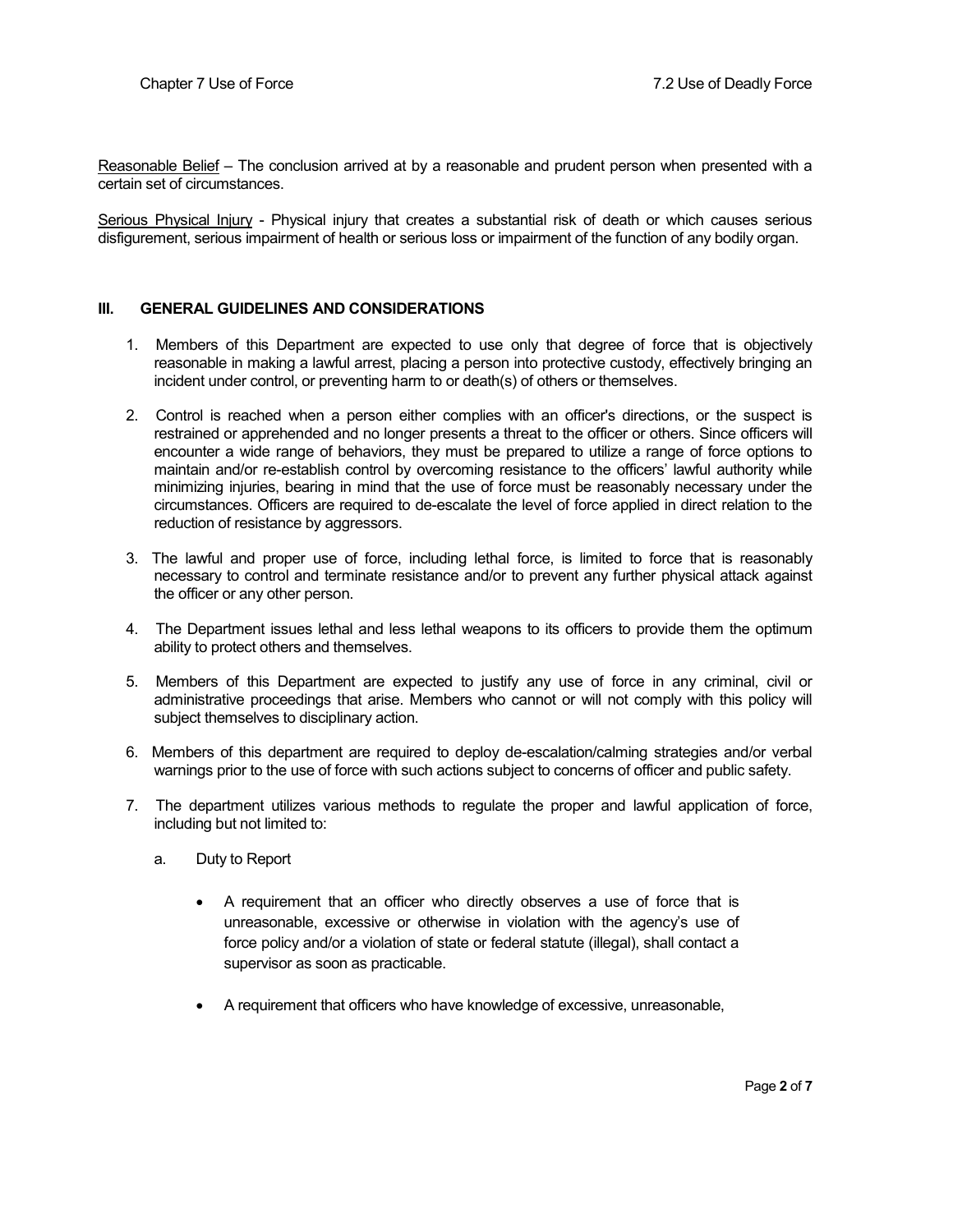or illegal use of force against a person shall notify a supervisor and submit a written incident report to a supervisor in a timely fashion.

- b. Duty to Intervene
	- A requirement that an officer will act to intervene and stop the unreasonable, excessive, or illegal use of force by another police officer.
	- A requirement that a supervising officer that directly observes unreasonable, excessive, or illegal use of force shall issue a direct order to stop the violation.
- c. Retaliation
	- Retribution against any officer that intervenes against excessive use of force, reports misconduct, or cooperates in an internal investigation is strictly prohibited. (CLESP 06/12/20)

#### IV. PROCEDURES

- A. Use of Deadly Physical Force
	- 1. The use of deadly physical force by officers of the West Hartford Police Department is permitted under the following circumstances:
		- a. To defend the officer or another person from what the officer reasonably believes to be the use of or imminent use of deadly physical force.
		- b. To effect an arrest or prevent the escape from custody of a person whom the officer reasonably believes has committed or attempted to commit a felony which involved the infliction or threatened infliction of deadly physical force;

AND, where feasible, the officer has given warning of his intent to use deadly physical force;

AND the officer reasonably believes that the person still poses an imminent threat of causing serious physical injury or death to the officer or a third party.

c. The intentional use of a chokehold or other method of restraint applied to the neck area of another person is prohibited and includes but is not limited to, (1). Arm bar hold, (2). Carotid artery hold, (3). Lateral vascular neck restraint, (4). Neck restraint or hold with a knee or other object while a subject is in the prone position. The use of a choke hold or neck restraint may only be used when the use of deadly physical force is authorized. (CLESP 06/12/20)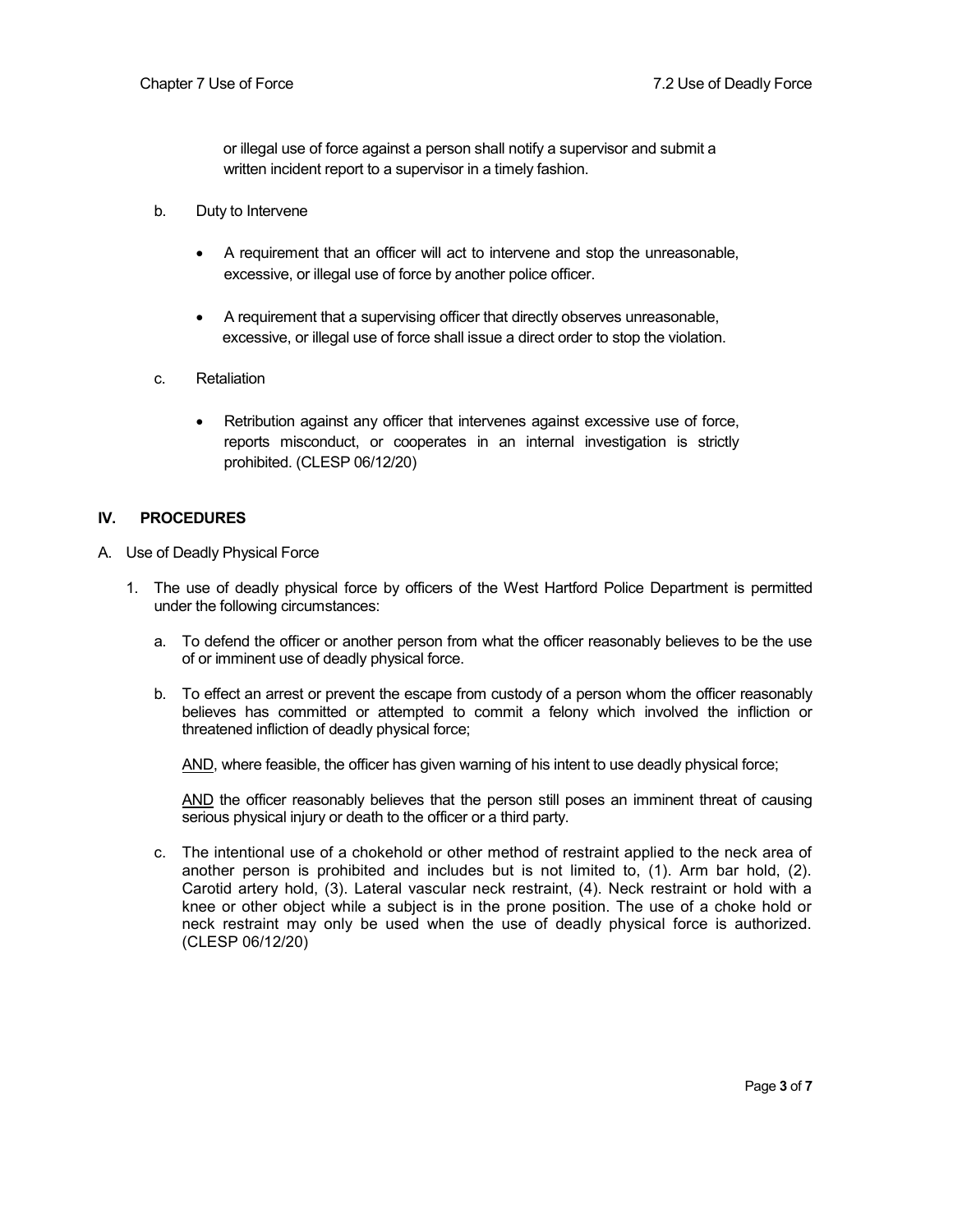- 2. Firearms shall not be discharged under the following circumstances:
	- a. As a warning shot
	- b. At a moving or fleeing vehicle, unless the circumstances come within section 1(a) or 1(b) of this section.
		- Officers shall not intentionally place themselves in the path of or reach inside a moving vehicle.
		- Officers, where possible, shall attempt to move out of the path of a moving vehicle before discharging their weapon.
	- c. Pursuant to Public Act No.19-90, it is generally prohibited for a police officer engaged in a pursuit from discharging a firearm into or at a fleeing motor vehicle unless their life or another life is in danger.
- B. Investigation

(Refer to Order # 7.1, Firearms, for those situations that involve the use of a firearm.)

- 1. In any use of force incident in which an individual is seriously injured or killed, the department shall conduct a complete investigation of the incident.
- 2. An outside supervisor will be immediately summoned to the scene when the use of any force results in death or serious physical injury, or when a firearm is discharged. This supervisor will, as soon as practicable, advise the Shift Commander of any obtainable facts and circumstances.
- 3. The Shift Commander will ensure that the following notifications are made as soon as practicable and that the times of the notifications are recorded:
	- a. Chief of Police;
	- b. Assistant Chief in command of subject employee's division;
	- c. Captain in command of subject employee's division;
	- d. Detective Division;
	- e. Professional Standards Unit.
- 4. Duties of first non-involved officer at scene:
	- a. First aid;
	- b. Secure and preserve scene.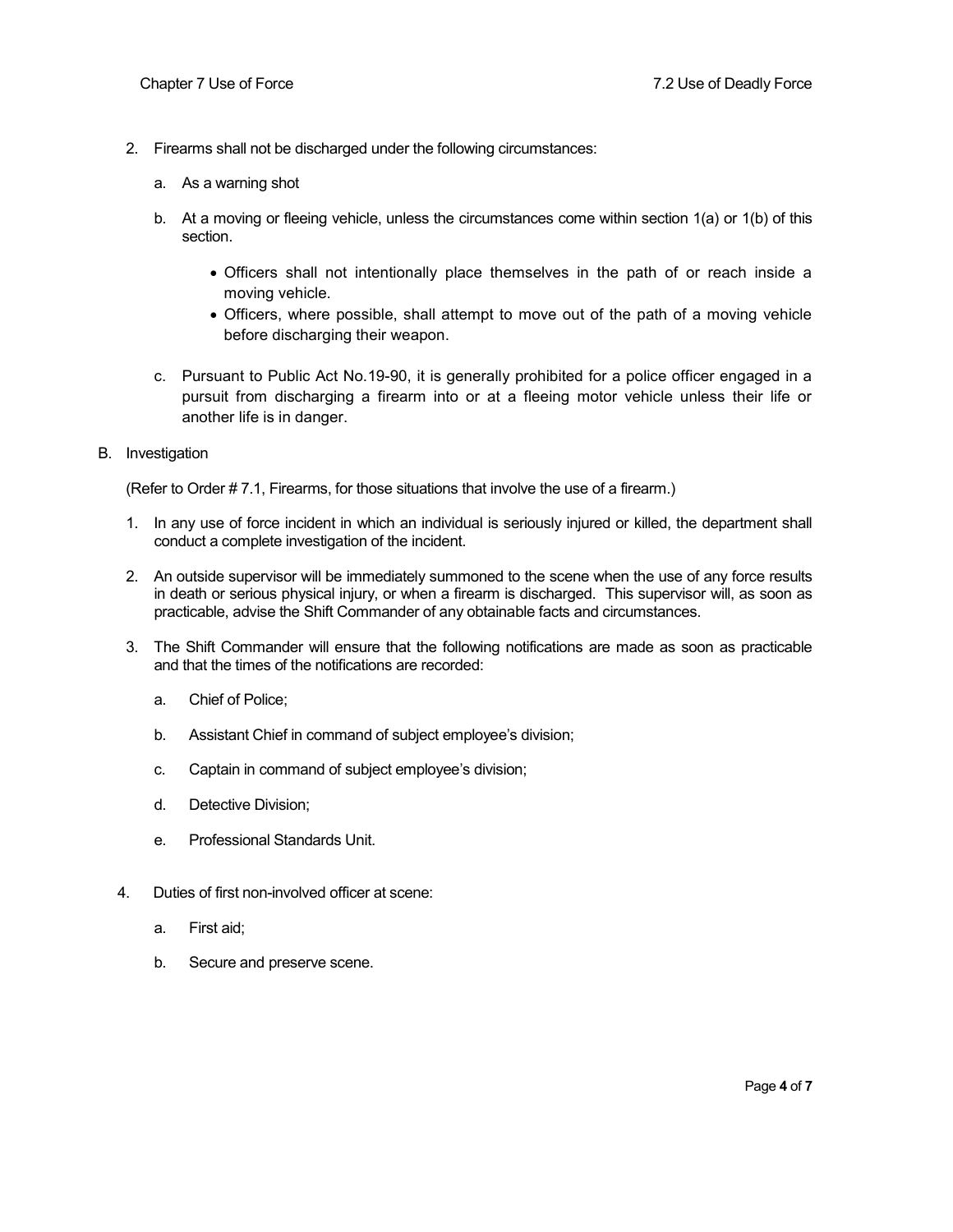- 5. Duties of first non-involved supervisor at scene:
	- a. If applicable, ensure that the involved officers firearm, ammunition sources and whatever other equipment or clothing are needed for the investigation, are properly secured as evidence.
	- b. If applicable, ensure that the involved officer is issued a replacement weapon as soon as practical.
	- c. Ensure that the involved officer is removed from the scene and that someone is with the officer at all times.
	- d. Ensure that the officer's family is notified about the incident in an appropriate manner.
	- e. Ensure that a brief public safety account is collected individually from the involved officer(s), covering only information necessary to focus initial police response and direct the preliminary investigation. This includes information on:
		- type of force used;
		- direction and approximate number of shots fired by officers and suspects;
		- the number of suspects involved;
		- location of injured persons;
		- description of at-large suspects and their direction of travel, time elapsed since the suspects were last seen, and any suspect weapons;
		- description and location of any known victims or witnesses;
		- description and location of any known evidence; and
		- any other information necessary to ensure officer and public safety and to assist in the apprehension of at-large suspects.

A West Hartford Police Department Public Safety Information request is attached to this policy as Appendix A.

- 6. Duties of Detective Division:
	- a. Assume command of the investigation.
	- b. Notify the Chief States Attorney's Office.
	- c. Perform any other tasks necessary to complete the investigation
- 7. Any officer whose use of force results in death or serious injury should be aware of the following:
	- a. The officer will be advised of his rights with regards to both a criminal and internal investigation.
	- b. There will be a criminal investigation.
	- c. There will be a separate investigation conducted by the Professional Standards Unit.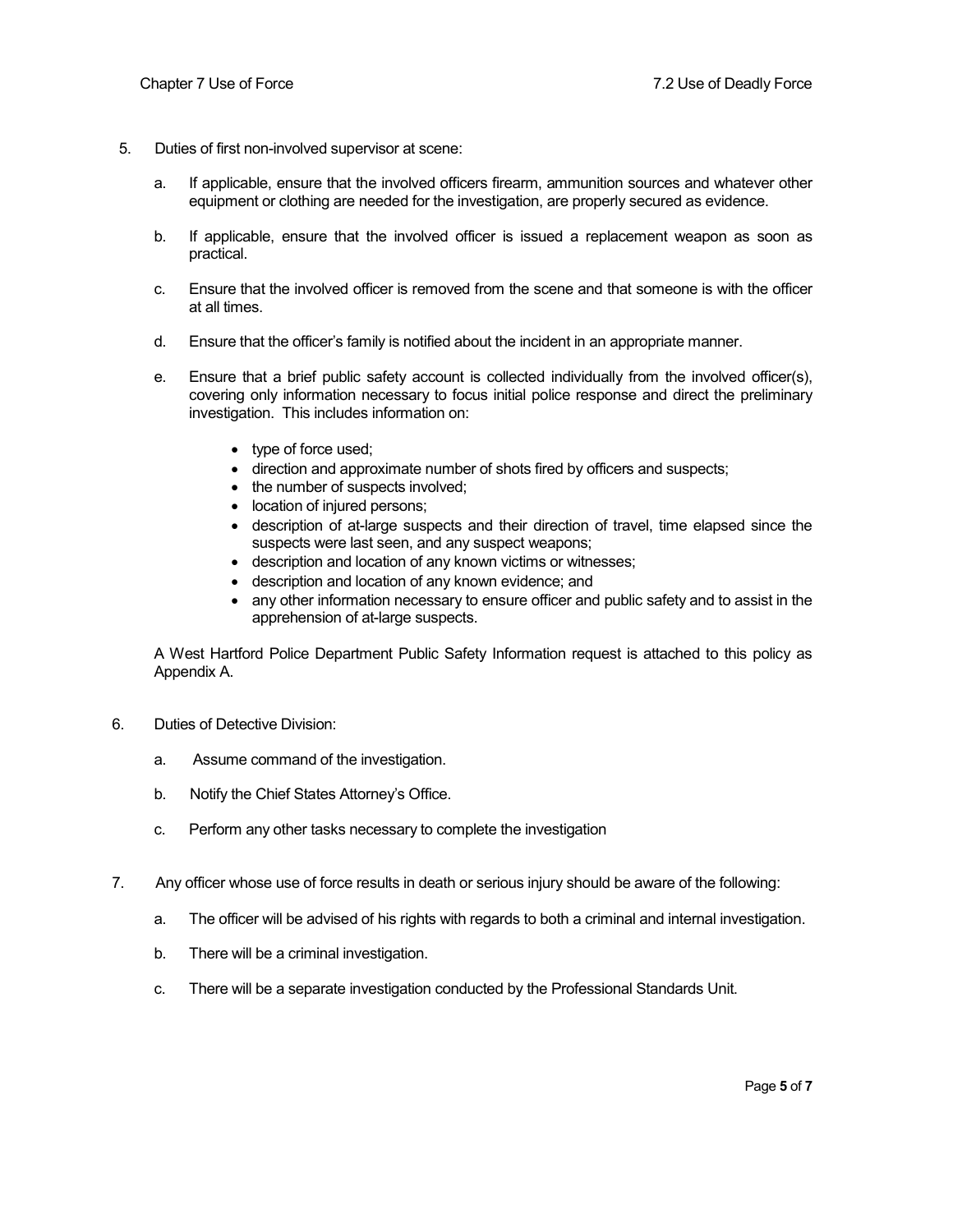- d. The State's Attorney's Office will also initiate a separate use of force investigation.
- e. The officer involved will be temporarily reassigned such that his/her duties will be limited to work within the department without contact with the public. The duration of this reassignment will be determined by the chief of police.
- f. The subject officer will be enrolled in a mandatory psychological support program.

#### C. Reporting

- 1. The use of deadly force will be completely documented as to necessity, instrumentalities, and related circumstances in a case report written by the officer utilizing such force. The initial report for all involved personnel should be submitted within five (5) days of the incident unless extended by the Chief of Police for good cause.
- 2. A police officer may review body-worn camera recordings consistent with CT Gen Stat § 29-6d (2015).
- 3. All investigative reports will be forwarded to the office of the Chief of Police for review.

Additional PRD Guidance can be found in:

- PRD 7.0 Use of Force General
- PRD 7.1 Protocol & Procedure for Investigation of the Use of Deadly Force
- PRD 7.4 Citizen Review Board
- PRD 7.5 Shotgun
- PRD 7.6 Police Rifles